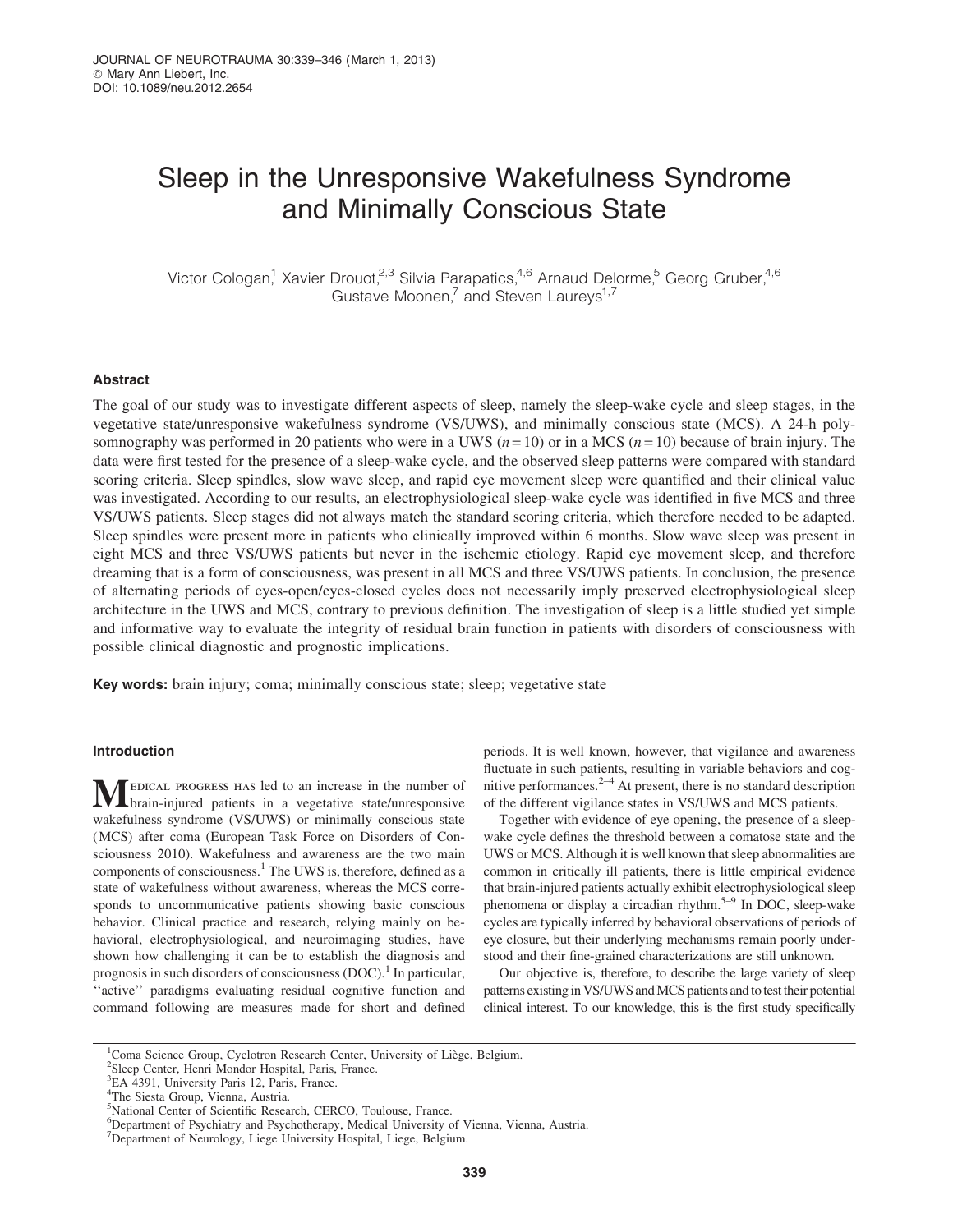designed for the analysis of sleep in the vegetative and minimally conscious states and based on 24-h recordings of brain activity.

# Methods

# Patients

A 24-h polysomnography was performed in sub-acute (1–12 months after brain injury), unsedated, and spontaneously breathing DOC patients in their usual clinical environment. Clinical assessment and diagnosis were made using the recommended Coma Recovery Scale-Revised (CRS-R), performed the day before and after the recording by the first author.<sup>10,11</sup> Patients also received a diagnosis from the neurologists and neuropsychologists of the Coma Science Group. Patients with continuous epileptiform activity, suppression, or burst-suppression patterns were excluded from the present study. Outcome was measured at a 6-month follow-up using the CRS-R. The study was approved by the Ethics Committee of the Faculty of Medicine of the University of Liège, and written informed consent was obtained from the patients' legal representatives.



FIG. 1. (A) Cycled pattern of brain activity. The night period is represented by the blue bar and was determined from the video. (B) Uncycled pattern of brain activity. Note the almost monotonous activity pattern and the rarity of rest periods. (C) Ultradian cycle of brain activity. Note the relatively rhythmic four cycles of brain de-/activation. (*con* brain activity. Note the relatively rhythmic four cycles of brain de-/activation.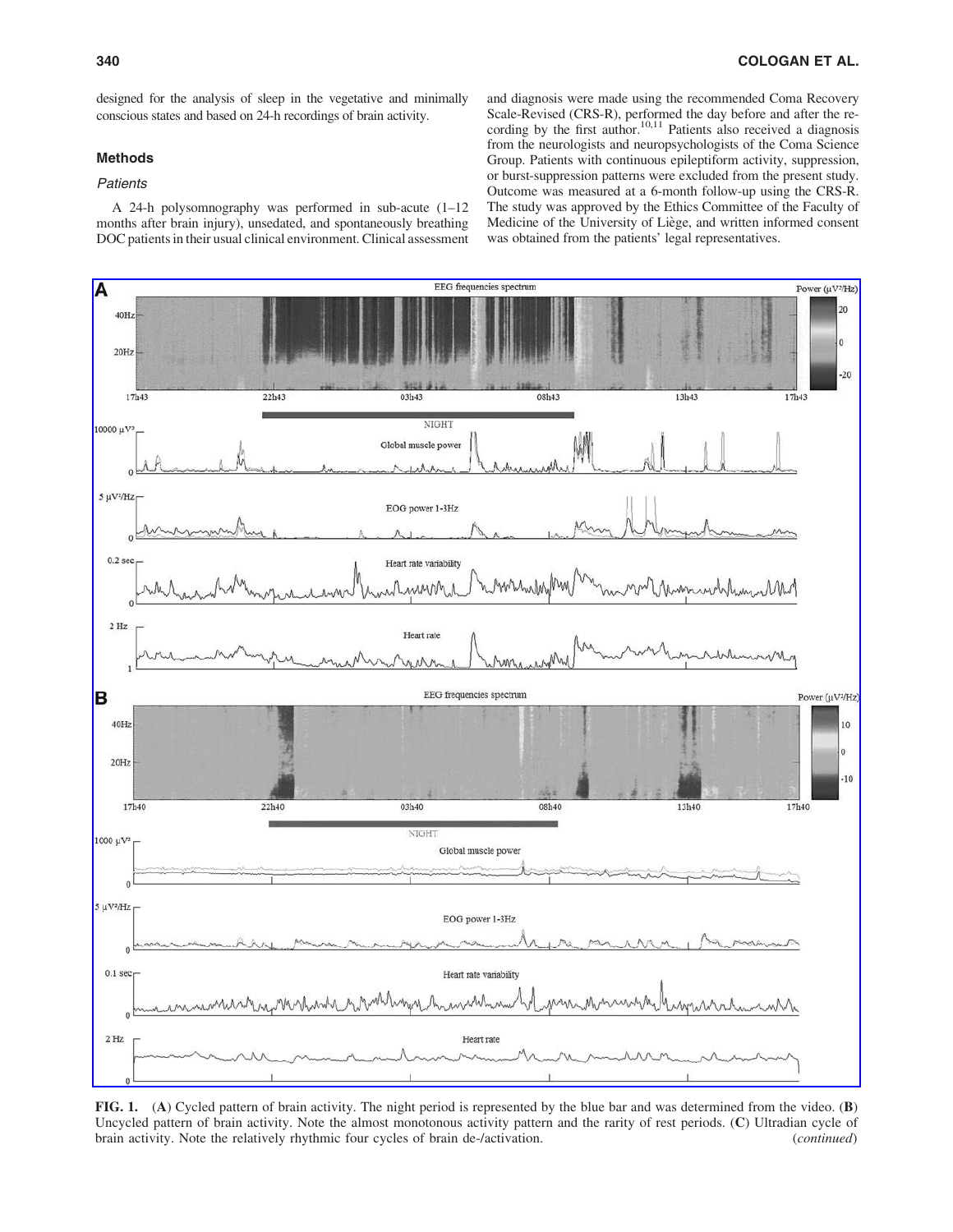

FIG. 1. (Continued).

# Data acquisition and analysis

Recordings. The 24-h polysomnography was performed with a V-Amp16 amplifier (Brain Products) with infrared video monitoring. We used 12 electroencephalography (EEG) channels localized according to the conventional 10–20 system, chinelectromyography (EMG), electro-oculography (EOG in crossed montage), and electrocardiography (ECG). We applied an analog band pass filter of  $(0.1–200 \text{ Hz})$ ,  $(10–100 \text{ Hz})$ ,  $(0.3–35 \text{ Hz})$ , and (0.3–70 Hz) to the respective data channels. Impedance of all channels was kept  $\langle 5 \kappa \Omega$  at the start and  $\langle 20 \kappa \Omega$  at the ending of all recordings. Analyses were performed using a 64-bit Linux workstation and EEGLAB freeware running in Matlab.<sup>12</sup> Raw data were sampled at 250 Hz and filtered using 1 Hz high-pass and 45 Hz low-pass thresholds. Epochs containing electrode movement artifacts were visually rejected (1% in average). During the recording, patients experienced their usual environmental conditions.

Chronobiology. To locate the rest periods of patients, we built a map of each recording. EEG relative power spectrum, muscle tonus, eyes movements, heart-rate variability, and heart rate were plotted over time (Fig. 1). The spectrogram of the EEG activity was computed using standard Fast Fourrier Transform decomposition in EEGLAB, and missing data segment containing artifacts were interpolated. For eyes movements, we plotted the average power of the EOG channels in the 1–3 Hz frequency band, because eye channels have most power within these frequency bands at wake. For muscle activity, no artifactual data were removed from the 24-h period, because paroxysmal muscle activity can be interpreted as movement. For heart rate, we applied a band-pass filter between 1.5 Hz and 30 Hz and extracted heart beats by applying an automatic threshold, depending on the standard deviation of the recorded ECG signal. Heart beat intervals falling outside of the physiological range of 0.3–1.35 sec were considered artefactual and were removed  $\left($  < 1% for each recording). Finally, all data measures were finally smoothed over time using a Gaussian filter.

On these chronobiological plots, a ''rest pattern'' was defined as a simultaneous slowing of the EEG relative spectrum and decrease of the global muscle power, EOG power, heart rate, and heart-rate variability,

because this is the case in healthy subjects. The problem: as yet, there is no empirical description of the EEG frequencies spectrum in the UWS and MCS. Moreover, the muscular artifacts contaminate the EEG channels in the 10–100 Hz band. An EEG slowing was therefore defined here as a reduction of the muscular frequencies from positive (hot colors) to negative (cold colors) relative power values. Indeed, even if standard background and cognitive high frequencies (12–40 Hz) are preserved in brain-injured patients, these are not visible in data unfiltered for muscular artifacts because these are of much higher amplitude. As for slow wave activity during the wake and rest phases, this was found to vary too much both individually and across our sample to be used as a proven sleep criterion.

Once the chronobiological figures were plotted, we noticed three recurrent patterns. Patients were classified as ''cycled'' if the patient was at rest during at least 80% of the nighttime and awake during at least 80% of the daytime (Fig. 1A), or ''uncycled'' if this distinction was absent (Fig. 1B). Patients showing at least two periodic rest-wake patterns were classified as ''ultradian'' (Fig. 1C). Nighttime corresponds to the time a patient is left alone with the light off to the time he is woken by the nurse or family with the light on  $(10 \text{ pm} \pm 1 \text{ h to } 9 \text{ am} \pm 1 \text{ h})$ . During the day, the room ambient lighting was normalized using the room lamps when the weather was dark. We also compared the mean value of the muscular spectral power between the day and night in cycled and uncycled patients using the paired  $t$  test corrected for multiple comparisons ( $p < 0.01$ ) to provide an objective and quantified marker of sleep-wake cycling (Fig. 2). Because one of the two EMG channels was unreliable during the last hours of recording for 9/20 patients, we calculated the 10–100 Hz power on the EEG temporal channels (T3, T4) as an EMG proxy measurement.

Visual scoring. Sleep analysis was performed by three independent, experienced scorers (VC, XD, and SP). The visual scoring of sleep patterns was performed using the EEGLAB visualization window. The first scorer reiteratively explored the data and listed the different standard and alternative sleep patterns encountered. Next, the other scorers assessed the presence of the reported patterns using a blind method. Ambiguous scoring conflicts were resolved by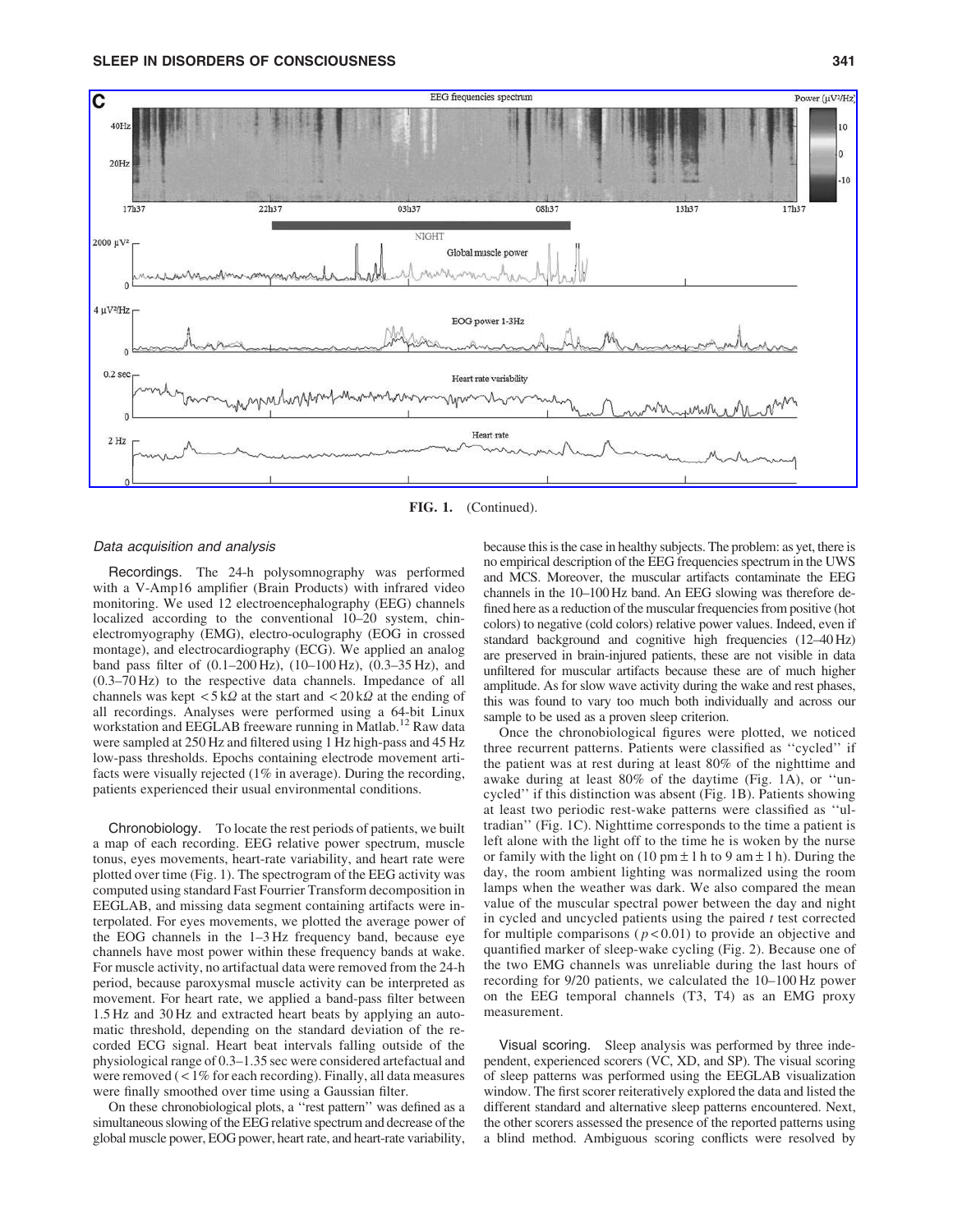

FIG. 2. Muscular spectrum of the T3 (left) and T4 (right) channels during day and night in cycled (upper panel) and uncycled (lower panel) patients. The black bar represents significant difference between the two groups at a paired t test corrected for multiple comparisons ( $p < 0.01$ ). Note that the 10–100 Hz spectrum is cut at 45 Hz because of the data preprocessing.

common consensus, and standard spindles, slow wave sleep (SWS) and rapid eye movement sleep (REMS) were calculated.

Definition of standard sleep scoring criteria. The waking state is characterized by a high-frequency ( > 10 Hz) desynchronized EEG, a high muscular tone in EMG channels, and eye blinks in EOG channels. Stage 1 is defined by a slower and synchronized EEG, a low muscular tone, the absence of eye blinks, and the occurrence of slow eye movements. The  $\alpha$  waves, occurring when eyes are closed, progressively slow down toward  $\theta$  activity. Persons aroused from this stage often believe that they have been awake. Sleep spindles were initially defined as  $12-15$  Hz bursts under  $50\mu$ V amplitude, lasting 0.5–2 sec, having a typical sinus-like shape, best visible in the central channel, and generally occurring during the sleep stage 2 preceding SWS.13 Later, it was shown that spindles can have a larger frequency band (10–16 Hz) and topography.<sup>14</sup>

SWS is defined by a high amplitude (75–140  $\mu$ V) synchronized EEG in the  $\delta$  band including at least 20% (stage 3) or 50% (stage 4) slow waves that are most visible in the frontal channels, a low muscular tone close to atonia, and the absence of eye blinks and movements. Paradoxical sleep—or REMS—is characterized by a synchronized EEG in the  $\theta$  band, a muscular atonia, and the presence of phasic events such as REM and muscular twitches. It is generally preceded by SWS (night start) or stage 1 (night end) and interrupted by an awakening.

#### **Results**

We included 20 patients (10 VS/UWS and 10 MCS) of traumatic  $(n=9)$  and non-traumatic etiology (anoxia,  $n=6$  and cerebrovascular accident  $[CVA]$ ,  $n=5$ ). Demographic, clinical, and outcome data are summarized in Table 1.

A polysomnographic sleep-wake cycle was found in 3/10 VS/ UWS and 5/10 MCS. An ultradian pattern was found in one VS/ UWS and two MCS patients. In the cycled patients' group, the mean of the muscular spectral power was significantly higher ( $p < 0.01$ ) during the day (10 am–10 pm data segment) than during the night (10 pm–10 am) according to the paired  $t$  test with false discovery rate correction for multiple comparisons in EEGLAB (Fig. 2).

# Comparison of the observed sleep patterns to the standard criteria

The wake EEG of brain-injured patients is generally described as "slowed" (i.e., from standard  $\alpha-\beta$  to predominant  $\delta-\theta$  activity under  $75 \mu$ V amplitude) and showing phasic or tonic high amplitude epileptiform bursts that reflect the brain injury (Supplementary Fig. 1; see online supplementary material at http://www.liebertonline.com).<sup>15</sup> In our recordings, epileptiform waves appeared during the waking state, the stage 1, and SWS in very variable quantities. They can be distinguished from sleep slow waves because they are monomorphic and more symmetrical and spike shaped. We also noted that the muscular tone was generally higher during periods including epileptiform activity than during periods without. Epileptiform patterns are suggestive of the degree of impairment in DOC and may vary with the patient's state of consciousness.15 Indeed, epilepsy can be considered as a transient vegetative state in epileptic patients, so it probably abolishes consciousness in MCS patients as well.<sup>16,17</sup> Otherwise, there is still no empirical description of the wake EEG frequency spectrum in the UWS and MCS. Abnormal muscular, ocular and epileptic activities generally contaminate different EEG channels according to their amplitude and source, which are variable in brain-injured patients. So it is challenging to isolate the brain signal.

This clinical population is by definition generally non-cooperative and can hardly be forced to relax their muscles and eyes without using drugs. Another difficulty concerning these patients is that being awake doesn't mean being ''aware'' for these patients, and there is also no evidence of any electrophysiological difference between an aware and an unaware waking state in the literature. In consequence, the only possible scoring criteria for the waking state in polysomnography of brain-injured patients are the presence of eye blinks and, of course, the absence of sleep patterns.

Similarly, stage 1 was defined as the absence of eye blinks (i.e., eyes closed), spindles, SWS, and REMS (Supplementary Fig. 2; see online supplementary material at http://www.liebertonline.com) in brain-injured patients. As for the waking state, the standard description of stage 1 does not match with the altered behavior and polysomnography of patients with DOC. This stage, however, mixes two different vigilance states in the MCS, the first corresponding to the ''resting state'' in healthy subjects, which is a state in which one is still conscious.<sup>18,19</sup> The second corresponds to the standard sleep stage 1 itself, in which one is unwittingly losing consciousness and starting to sleep.

Standard sleep spindles and SWS were detected in some of our recordings. We also found some spindles in the 6–9Hz frequency range which were defined as ''slow spindles'' (Supplementary Fig. 3; see online supplementary material at http://www.liebertonline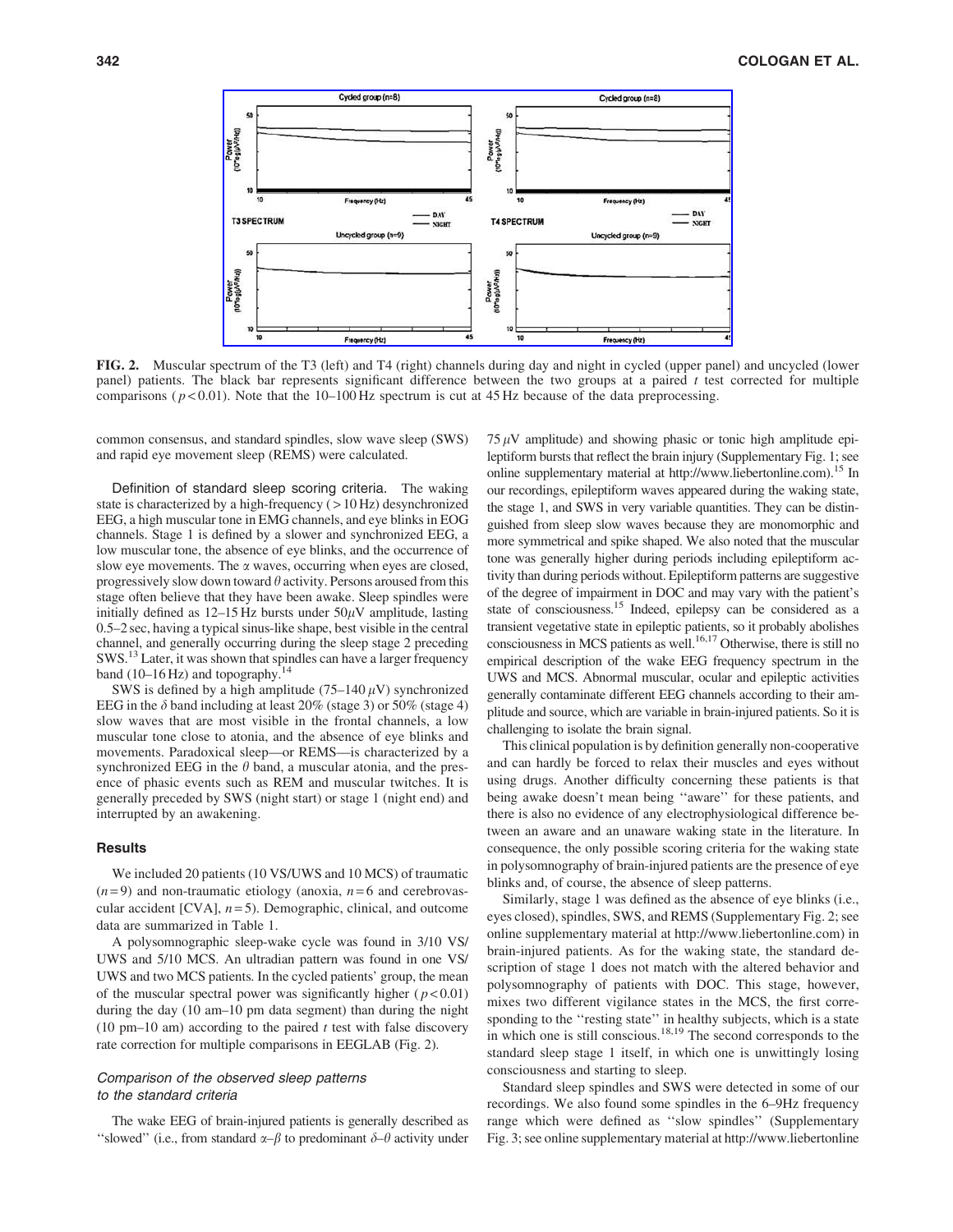| Patient ID       |     |          |                        |                                |                                      |                     | Standard sleep stages     |              |           |
|------------------|-----|----------|------------------------|--------------------------------|--------------------------------------|---------------------|---------------------------|--------------|-----------|
| Code             | Age | Etiology | Glasgow<br>Liege score | Coma recovery<br>scale revised | <i><u>Outcome</u></i><br>$+6$ months | Sleep-wake<br>cycle | <i>Spindles</i>           | SWS          | REM sleep |
| VS <sub>1</sub>  | 62  | itCVA    | $E4VtM1-5$             | A0 V1 M0 OV1 C0 W2             | Death                                | None                |                           | $< 75 \mu V$ |           |
| VS <sub>2</sub>  | 44  | Anoxia   | E4V1M3-5               | A0 V0 M2 OV1 C0 W2             | Death                                | Cycled              |                           | $< 75 \mu V$ | 44.7'     |
| VS3              | 54  | Anoxia   | E4V1M2-4               | A1 V0 M1 OV1 C0 W2             | <b>UWS</b>                           | None                | < 10 Hz                   | $< 75 \mu V$ |           |
| VS <sub>4</sub>  | 37  | Anoxia   | E4V1M3-5               | A1 V0 M1 OV1 C0 W2             | <b>UWS</b>                           | Cycled              | < 10 Hz                   | $< 75 \mu V$ | 61.7'     |
| VS <sub>5</sub>  | 21  | Trauma   | E4V2M3-4               | A1 V0 M2 OV1 C0 W2             | <b>UWS</b>                           | None                | < 10 Hz<br>7              | 177.7'       |           |
| VS <sub>6</sub>  | 61  | Anoxia   | E4VtM4-5               | A1 V1 M2 OV1 C0 W2             | <b>UWS</b>                           | None                |                           | $< 75 \mu V$ |           |
| VS7              | 16  | Trauma   | E4V2M3-5               | A1 V0 M1 OV2 C0 W2             | <b>UWS</b>                           | Cycled              | < 10 Hz                   | 128.5'       | 38.7'     |
| VS <sub>8</sub>  | 61  | stCVA    | E4V1M3-3               | A0 V1 M2 OV1 C0 W2             | <b>MCS</b>                           | Ultradian           | < 10 Hz<br>3              | CAP          |           |
| VS <sub>9</sub>  | 74  | Trauma   | $E3VtM1-3$             | A0 V0 M1 OV1 C0 W1             | $MCS +$                              | None                | 30                        | $< 75 \mu V$ |           |
| <b>VS10</b>      | 16  | Trauma   | E4VtM4-5               | A1 V1 M2 OV1 C0 W2             | <b>EMCS</b>                          | None                | 550                       | 212.7'       |           |
| MCS1             | 36  | Trauma   | E4V1M1-5               | A0 V3 M0 OV1 C0 W2             | <b>MCS</b>                           | Cycled              | 3<br>< 10 Hz              | 39.0'        | 42.3'     |
| MCS <sub>2</sub> | 62  | Trauma   | E4V1M3-5               | A0 V3 M2 OV1 C0 W2             | <b>MCS</b>                           | Cycled              | < 10 Hz                   | 386.3'       | Primes    |
| MCS <sub>3</sub> | 34  | Anoxia   | E4V2M4-5               | A1 V1 M2 OV2 C0 W2             | <b>MCS</b>                           | Ultradian           | < 10 Hz<br>$\mathfrak{D}$ | 176.1'       | 79.8'     |
| MCS4             | 48  | Trauma   | E4V1M5-5               | A3 V0 M3 OV2 C1 W2             | <b>MCS</b>                           | Ultradian           | < 10 Hz                   | 76.3'        | 4.7'      |
| MCS <sub>5</sub> | 61  | Anoxia   | E4V2M4-5               | A2 V3 M2 OV1 C0 W2             | $MCS+$                               | Cycled              | 61                        | 229.6        | 20.3'     |
| MCS <sub>6</sub> | 31  | stCVA    | E4V2M3-4               | A2 V3 M2 OV2 C0 W2             | $MCS+$                               | None                | < 10 Hz                   | $< 75 \mu V$ | 19.9'     |
| MCS7             | 20  | Trauma   | E4V2M4-5               | A2 V3 M2 OV2 C1 W3             | $MCS+$                               | Cycled              | 25                        | 233.6'       | 16.2'     |
| $MCS8+$          | 66  | stCVA    | E4V1M6-5               | A4 V2 M1 OV1 C0 W2             | $MCS+$                               | None                | < 10 Hz                   | $< 75 \mu V$ | 15.5'     |
| $MCS9+$          | 43  | Trauma   | E4V4M6-5               | A4 V5 M5 OV3 C1 W3             | $MCS+$                               | None                | < 10 Hz<br>2              | 110.5'       | 8.1'      |
| $MCS10+$         | 48  | mCVA     | E4V1M6-5               | A3 V5 M5 OV2 C1 W2             | <b>EMCS</b>                          | Cycled              | 125                       | 248.7'       | 5.9'      |

Table 1. Description of the Recorded Patients

SWS, slow wave sleep; REM, rapid eye movement; itCVA, infratentorial cerebral vascular accident; UWS, unresponsive wakefulness syndrome; stCVA = supratentorial cerebral vascular accident; MCS, minimally conscious state; mCVA = meningeal hemorrhage.

CRS-R: A = Auditory, V = Visual, M = Motor, OV = Oralmotor/Verbal, C = communication, W = Wakefulness. MCS + = The MCS + describes a clinical subpopulation with high-level behavioral responses (command following, intelligible verbalizations, or non-functional communication) and a higher degree of recovery compared with the MCS.

CAP: Cyclical alternating pattern of frontal cortical synchronization arousals  $>75\mu$ V (318.0 min in VS/UWS8).

.com). We also detected SWS under  $75\mu$ V amplitude which was defined as ''attenuated SWS'' (Supplementary Fig. 4; see online supplementary material at http://www.liebertonline.com). In VS8, a cyclical alternating pattern (CAP) of frontal cortical synchronization arousals  $> 75 \mu V$  was observed. This activity was so different from the standard SWS patterns encountered in the other patients that it was classified as "CAP," as proposed in a previous article.<sup>8</sup>

Finally, paradoxical sleep did match with the standard scoring criteria (Supplementary Fig. 5; see online supplementary material at http://www.liebertonline.com). We noted that the standard temporal progression of sleep stages (wake $\rightarrow$ stage 1 $\rightarrow$ stage  $2(spindles) \rightarrow stages$  3–4 $\rightarrow$ REMS $\rightarrow$ awakening) was standard during the rest periods except in two patients. VS7 showed a fragmented episode containing a mix of NREMS alternating with REMS without any awakening during his nocturnal sleep period. MCS2 had REM sleep primes lasting less than 40 sec and being interrupted by an awakening at the first or second REM iteration.

Table 2. Differences in Standard Sleep Stages between Scorers

|                     |            | First scorer   |                   | Second scorer  | Third scorer      |                |
|---------------------|------------|----------------|-------------------|----------------|-------------------|----------------|
| Sleep reference     | Occurrence | Quantity (min) | <i>Occurrence</i> | Quantity (min) | <i>Occurrence</i> | Quantity (min) |
| REMS in VS4         | 10         | 73.7           |                   | 61.7           | 8                 | 58.6           |
| <b>REMS</b> in VS7  | 11         | 48.9           |                   | 38.7           |                   | 38.7           |
| Spindles in VS9     | 30         |                | 27                |                | 30                |                |
| Spindles in VS10    | 539        |                | 550               |                | 542               |                |
| SWS in MCS1         |            | 28.0           |                   | 39.0           |                   | 28.0           |
| <b>REMS</b> in MCS1 |            | 40.9           |                   | 42.3           |                   | 40.9           |
| SWS in MCS2         | 12         | 76.1           |                   | 386.3          | 12                | 76.1           |
| SWS in MCS3         | 18         | 176.1          | 18                | 175.7          | 18                | 176.1          |
| <b>REMS</b> in MCS3 | 11         | 79.8           | 10                | 78.6           | 10                | 78.6           |
| Spindles in MCS7    | 20         |                | 24                |                | 25                |                |
| SWS in MCS7         | 10         | 228.1          | 11                | 233.6          | 10                | 228.1          |
| <b>REMS</b> in MCS7 | 3          | 16.2           |                   | 12.0           | $\overline{c}$    | 12.0           |
| SWS in MCS4         | 20         | 68.8           | 22                | 76.3           | 20                | 68.8           |
| Spindles in MCS10   | 125        |                | 121               |                | 124               |                |
| SWS in MCS10        | 15         | 131.5          | 5                 | 248.7          | 15                | 131.5          |

REMS, rapid eye movement sleep; SWS, slow wave sleep.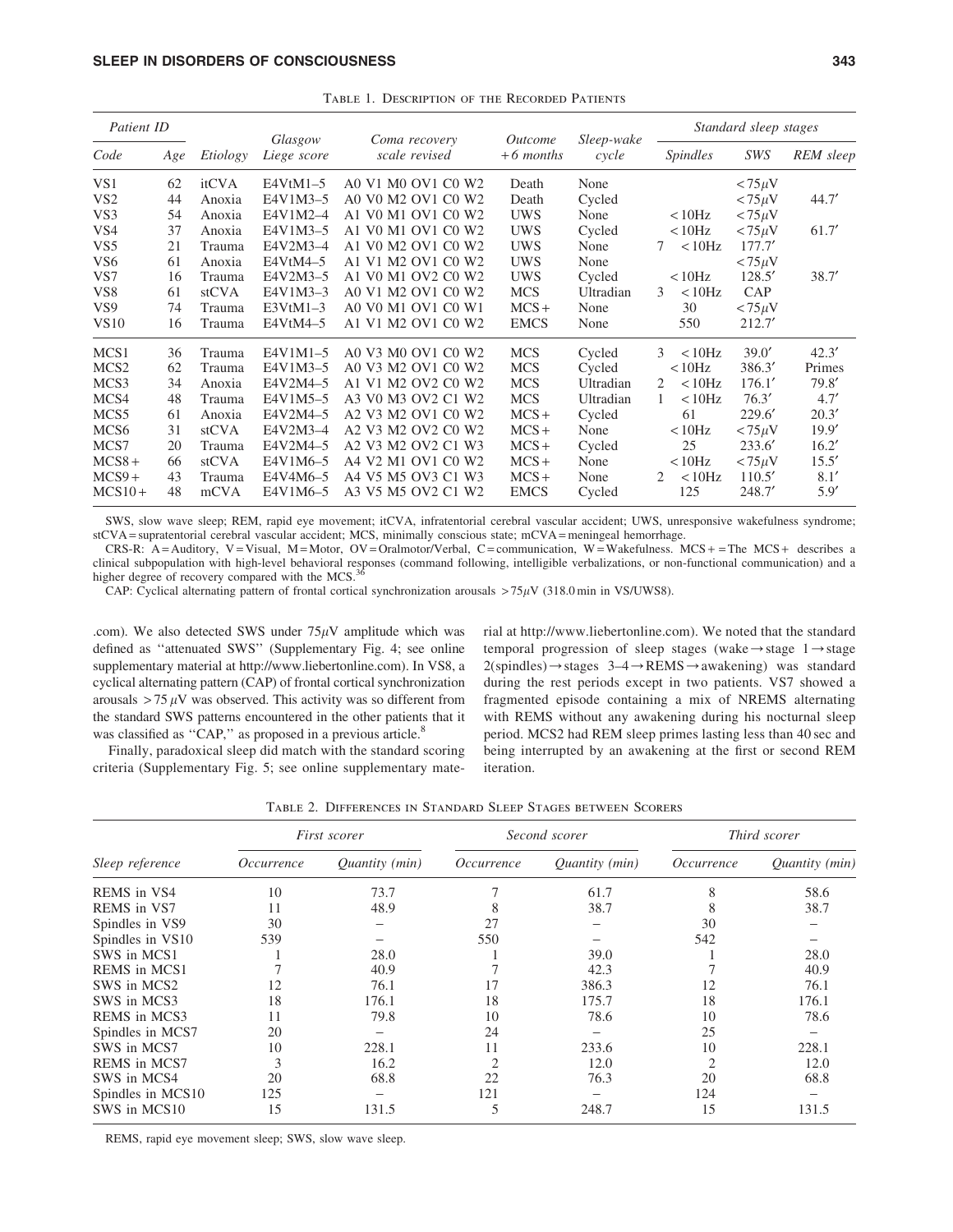| Standard sleep stages        | <i>Spindles sleep</i> |           | Slow waves sleep |           | REM sleep |         |
|------------------------------|-----------------------|-----------|------------------|-----------|-----------|---------|
| Number of traumatic patients | 3/4 UWS               | 4/5 MCS   | 4/4 UWS          | 5/5 MCS   | 1/4 UWS   | 5/5 MCS |
| Number of anoxic patients    | $0/4$ UWS             | 2/2 MCS   | $0/4$ UWS        | 2/2 MCS   | 2/4 UWS   | 2/2 MCS |
| Number of vascular patients  | 1/2 UWS               | $0/2$ MCS | $0/2$ UWS        | $0/2$ MCS | $0/2$ UWS | 2/2 MCS |

Table 3. Number of Patients with Preserved Standard Sleep Stages

REM, rapid eye movement, UWS, unresponsive wakefulness syndrome, MCS, minimally conscious state.

#### Interscorer rate

The scorers' qualitative analysis (presence or absence of sleep patterns) matched except on the following points and these cases were then discussed before reaching a common agreement: (1) The existence of rare standard spindles  $(n < 10)$  in VS5, VS8, MCS1, MCS3, MCS4, MCS9 ; (2) The CAP of VS8 ; (3) The REMS primes of MCS2.

The quantitative analysis matched between the scorers except for the cases seen in Table 2.

The quantitative study confirms the general rule that there is always a difference between the visual scorings of several independent sleep specialists. It also raises an important point that SWS and REMS can be easily definable in some patients but not others. Indeed, we noted that SWS could have clear boundaries and good stability in some cases (especially in UWS patients), while in other cases, the limits are progressive and the slow waves' amplitude unstable, making the interscorers quantification less consistent (especially in MCS patients). As for REMS, interscorers discrepancies show that the first scorer tended to overestimate the number of episodes. This confirms that the scorer's experience affects the scoring of sleep but also suggests that brain-injured patients may have episodes resembling REMS. Nevertheless, from a clinical point of view, we argue that it is more important to know what sleep stages are preserved rather than their exact quantities in brain-injured patients.

#### Sleep stages

All patients showed sleep stage 1. Three MCS patients had preserved spindles  $(n > 10)$ , SWS, and REMS. Standard spindles were found in 4/10 VS/UWS and 7/10 MCS patients; number varied between 1 and 539. Slow spindles were found in 5/10 VS/ UWS and 7/10 MCS patients. Six patients did have both standard  $(n < 10)$  and slow spindles. Standard SWS was found in 3/ 10 VS/UWS and 8/10 MCS patients. On average, the number of epochs was  $5.3 \pm 2.1$  and the duration  $36.0 \text{ min } \pm 21.0 \text{ min}$  in the VS/UWS;  $11.5 \pm 6.9$  and  $16.4 \text{ min} \pm 10.3 \text{ min}$  in the MCS. Attenuated SWS was found in 6/10 VS/UWS and 2/10 MCS. REMS was found in 3/10 VS/UWS and 10/10 MCS patients. On average, the number of epochs was  $6.3 \pm 2.9$  and the duration 9.0 min  $\pm$  5.2 min in the VS/UWS ; 4.9  $\pm$  3.2 and 4.4 min  $\pm$  2.0 min in the MCS. All these amounts of standard sleep stages (Table 3) cannot be statistically compared yet, because the number of patients showing them is too small. The persistence of REMS is correlated with MCS patients:  $\chi^2 = 10.8$ ,  $p = 0.005$ (Pearson uncorrected).

Concerning the outcome study, a low number of spindles  $(n<10)$  was found in four persistent patients; in one MCS patient who recovered occasional command following; and in one VS/ UWS patient who improved to the MCS. An intermediate number of spindles (in the  $10<sup>1</sup>$  range) was found in one VS/UWS and two MCS patients who improved to the  $MCS + A$  high number of spindles (in the  $10<sup>2</sup>$  range) was found in one VS/UWS and one MCS + patient who recovered consciousness (exit-MCS). Six of the seven patients with a favorable outcome showed standard spindles in their recording (Table 4). Eight of the 13 patients with an unfavorable outcome showed no spindles, and the five others showed a low number of standard spindles  $(n < 10)$ .

### **Discussion**

Patients in a MCS or VS/UWS can show a circadian, ultradian, or uncycled sleep-wake pattern. This is in line with a previous study showing that the sleep cycle can be present or absent in persistent VS patients with no obvious difference in their clinical status.<sup>20</sup> These data suggest that the absence of a sleep-wake cycle might reflect the brainstem damage in DOC. Sleep spindles can possibly be present, slowed, or absent in both MCS and VS/UWS patients with all three etiologies. Patients who clinically improved within 6 months are more prevalent in classes with a high count of standard spindles  $(10 < n < 100$  and  $100 < n < 1000$ ) and fewer in those with a low count  $(n=0 \text{ and } 1 < n < 10)$  than patients with persistent or degraded outcome :  $\chi^2 = 12.4$ ,  $p = 0.002$ .

This correlation, however, between the number of standard spindles and outcome 6 months later remains speculative because the number of patients in the different classes is too small. It does, however, highlight the potential prognosis value of sleep spindles in brain-injured patients, which is in line with the preliminary studies of sleep in comatose and vegetative patients.<sup>8</sup> Standard SWS is preserved in trauma patients and in anoxic MCS patients but not in CVA patients, suggesting that this etiology is particularly prone to SWS attenuation.

All our MCS patients showed phasic REMS, which is associated with dreaming in healthy subjects. Dreams being by definition a

Table 4. Outcome of Patients within 6 Months According to the Number of Standard Spindles

| Number of standard spindles                                                              | 1–10 | $10 - 100$ | 100-1000 |
|------------------------------------------------------------------------------------------|------|------------|----------|
| Number of patients with favorable outcome<br>Number of patients with unfavorable outcome |      |            |          |

Favorable outcome = behavioral improvement according to the Coma Recovery Scale-Revised. Unfavorable outcome = persistent or degraded behavior.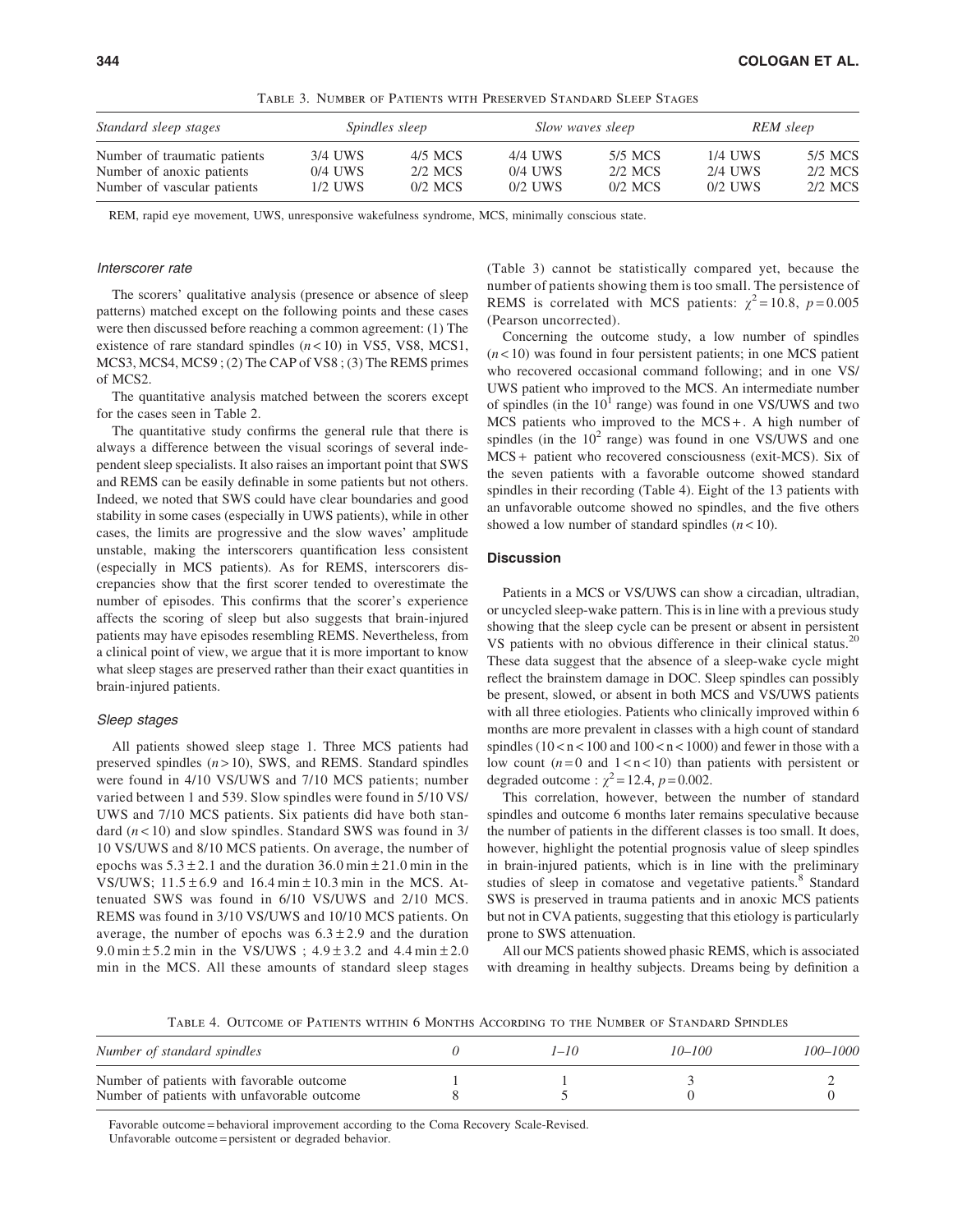

FIG. 3. Hypothetical model of prediction of outcome according to the quality of non-rapid eye movement sleep in traumatic and anoxic brain-injured patients. UWS, unresponsive wakefulness syndrome; MCS, minimally conscious state; SWS, slow wave sleep.

conscious experience, they have a differential diagnosis value in the VS/UWS. Indeed, it is now well known that some MCS patients are not able to show signs of consciousness on behavioral assessments, so they are evaluated as VS/UWS until fMRI or EEG active paradigms show the contrary.<sup>21–23</sup> Moreover, the three VS/UWS patients who showed REMS were also the only VS/UWS cases having not only a sleep-wake cycle but also some inconsistent conscious features such as food swallowing, facial expressions sometimes congruent with stimulation, or an atypical pattern on positron emission tomography. We therefore support that UWS patients showing REMS should be priority submitted to active paradigms to test the persistence of a minimal consciousness at wake.

Our findings confirm that the operational definitions of wakefulness and sleep are not applicable in  $DOC.^{8,9}$  Contrary to what several definitions state, the presence of rest periods does not always imply preserved electrophysiological sleep-wake cycles nor sleep stages that should no longer be taken as a distinguishing feature for the definition of UWS or MCS.<sup>24,25</sup> The waking state and sleep stages do not fit the elder standard scoring criteria, which therefore needs to be adapted for polysomnography in DOC.

This study is in line with earlier studies on coma suggesting that the presence of EEG patterns resembling standard sleep may be markers of a favorable outcome.<sup>26–29</sup> Sleep research is of particular interest in brain-injured patients with various etiologies because it can bring to light relationships between sleep patterns and functional neuroanatomy. In particular, the quality and quantity of spindles seem to provide a new index of the severity of the thalamocortical injury in the VS/UWS and MCS (Fig. 3). This would be in line with brain imaging studies showing not only the correlation between the extent of thalamus damage and the behavioral disability and outcome in DOC, but also the restoration of the thalamocortical connectivity during recovery of consciousness.<sup>30-33</sup> Otherwise, REMS is sensitive to cortical injury, so the amount of this stage may be related to the severity of the cortical injury and behavioral impairment in brain-injured patients, but our results don't support this hypothesis.

Finally, although it is still unclear whether they have distinct or sequential roles, sleep is thought to optimize the consolidation of acquired information in memory and to impact on mental abilities.34,35 This suggests that the revalidation process may be facilitated in brain-injured patients with preserved sleep compared with those without and stresses the importance of promoting sleep in the clinical routine.

# Conclusion

For the purposes of testing cerebral activity in the VS/UWS, MCS, or intermediary patients who are between these two states, clinicians should keep in mind that arousal and consciousness can be severely impaired and chronobiologically disorganized in these populations. In consequence, a prolonged measure of the brain's spontaneous activity during at least 24 h is of primary interest: first, because it can inform the clinician about the temporal organization of the patient's vigilance states before a multimodal neurological assessment over several days; second, because it can reveal the possible persistence of residual brain activities such as sleep stages and thus provide additional prognosis or differential diagnosis information.

Moreover, 24-h polysomnography is a cheap and ambulatory method that could be adapted to the clinical routine of brain-injured patients in their usual environment contrary to brain scanners or high-density EEG. Further research on sleep-wake architecture in larger samples of patients will improve the clinical evaluation and care of these patients as well as our understanding of the neural correlations of vigilance and consciousness.

# Acknowledgments

The authors thank Pr. Maquet, head of the Sleep Group at the Cyclotron Research Center, for his collaboration. The authors also thank the doctors and nurses of the Centre Neurologique et de Réadaptation Fonctionnelle de Fraiture, the Centre Neurologique William Lennox, and the Neurology Departments of the Centre Hospitalier Universitaire of Liege for their participation in this study. The authors finally thank Mrs. Tina Duvivier for language revision.

This work was supported by the Belgian National Funds for Scientific Research (FNRS/FRIA).